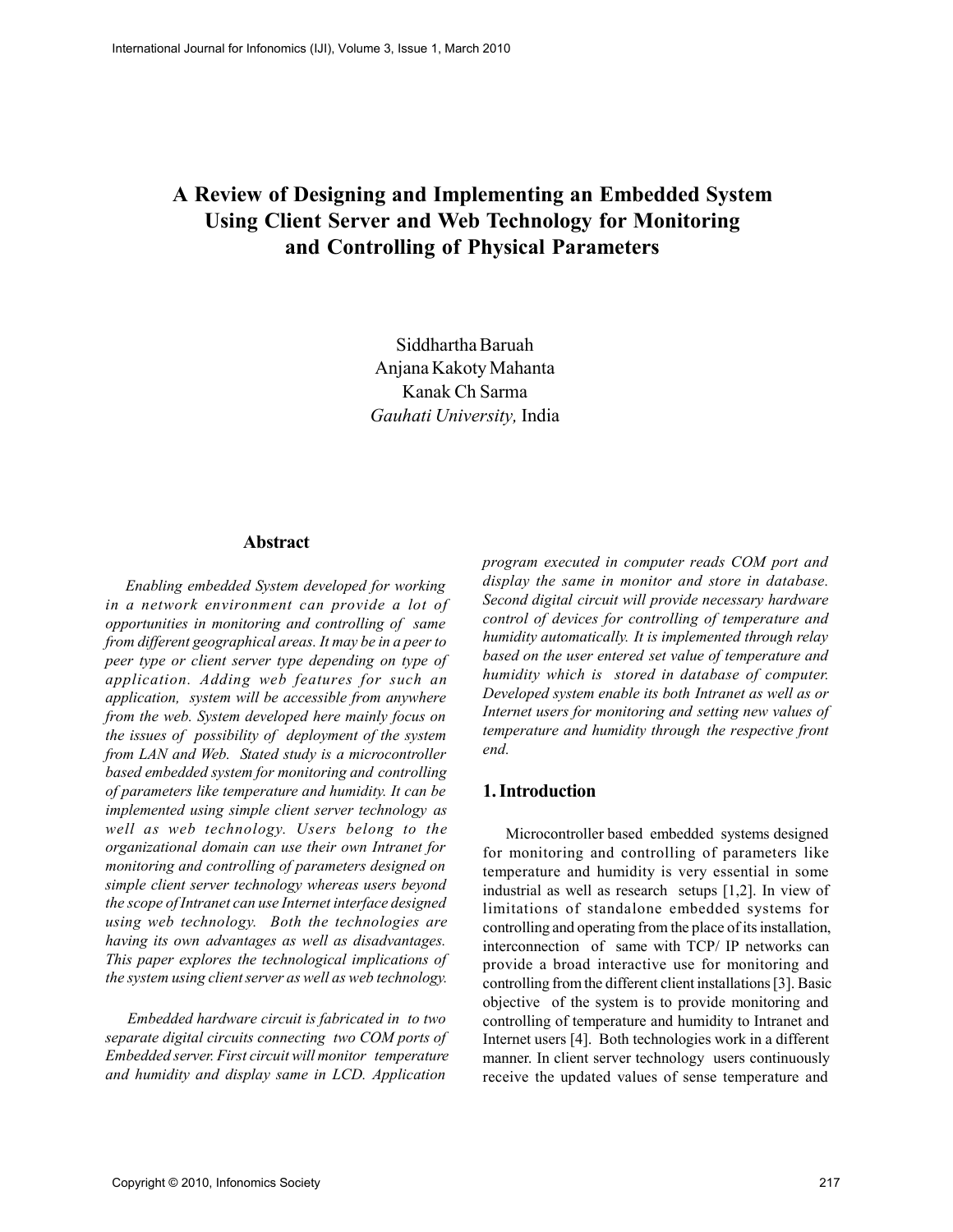humidity as per constant request of client to server for updated values. whereas Internet users using the web technology will avail the same implemented in a three tire system of web browser, web server and embedded server. Due to stateless nature of web Internet users will not receive continuous updated data. Users of the system must send a HTTP request from web browser to web server then same will be forwarded to embedded server for retrieving the updated values. Both types of users can set the values of temperature and humidity through their respective front ends at which necessary control will be initiated by controller board through relays. Internet users opting for setting new values for controlling temperature and humidity will be authenticated after entering the password for same. Authenticated process is implemented through installing Mail server. Hardware **Example 12**<br>
control will be initiated when sense values of temperature<br>
and humidity will exceed the set values stored in limit<br>
value table . System can generate report and graph of<br>
recorded temperature and humidity as and humidity will exceed the set values stored in limit value table . System can generate report and graph of recorded temperature and humidity as per request of users.

# **perimental Setup**

 Basic hardware design consist of two circuits monitoring board and controlling board are interconnected with Embedded server through two COM ports COM1 and COM2. Both the boards are based on Atmel 89S52 microcontroller. ADC0809 is used in monitoring board for conversion of analog transducer values to digital value. Transducer here stands for temperature and humidity sensor. Diagram along with its nomenclature of different items as given in the Figure2.1 will explain the intended purpose of same.

 Monitoring board will continuously sense the parameters(Temperature, Humidity) and make it available at COM1 port. Program designed in Visual Basic will read the comport and store the sense values in the Database server designed in Mysql. Clients on the same LAN can continuously display the sense values . This is implemented by sending request to embedded server at a regular interval for updated values based on client server technology. Necessary front end designed in clients of LAN will enable users for continious monitoring of same. System will continiously check the sense values against some stored limit values of parameter at which necessary control will be initiated. Limit value table is used to store these control values which may be modified by user through interactive front as required. As soon as the sense value will cross the limit value control signal will be passed through the COM2 port to which controlling board is connected. Controlling board is responsible for carrying out necessary control by switching on/off some hardware device(such as coolers, dryers ) which are connected through relays of controlling board.



(Computer with database + Application to send / receive data to/from database)

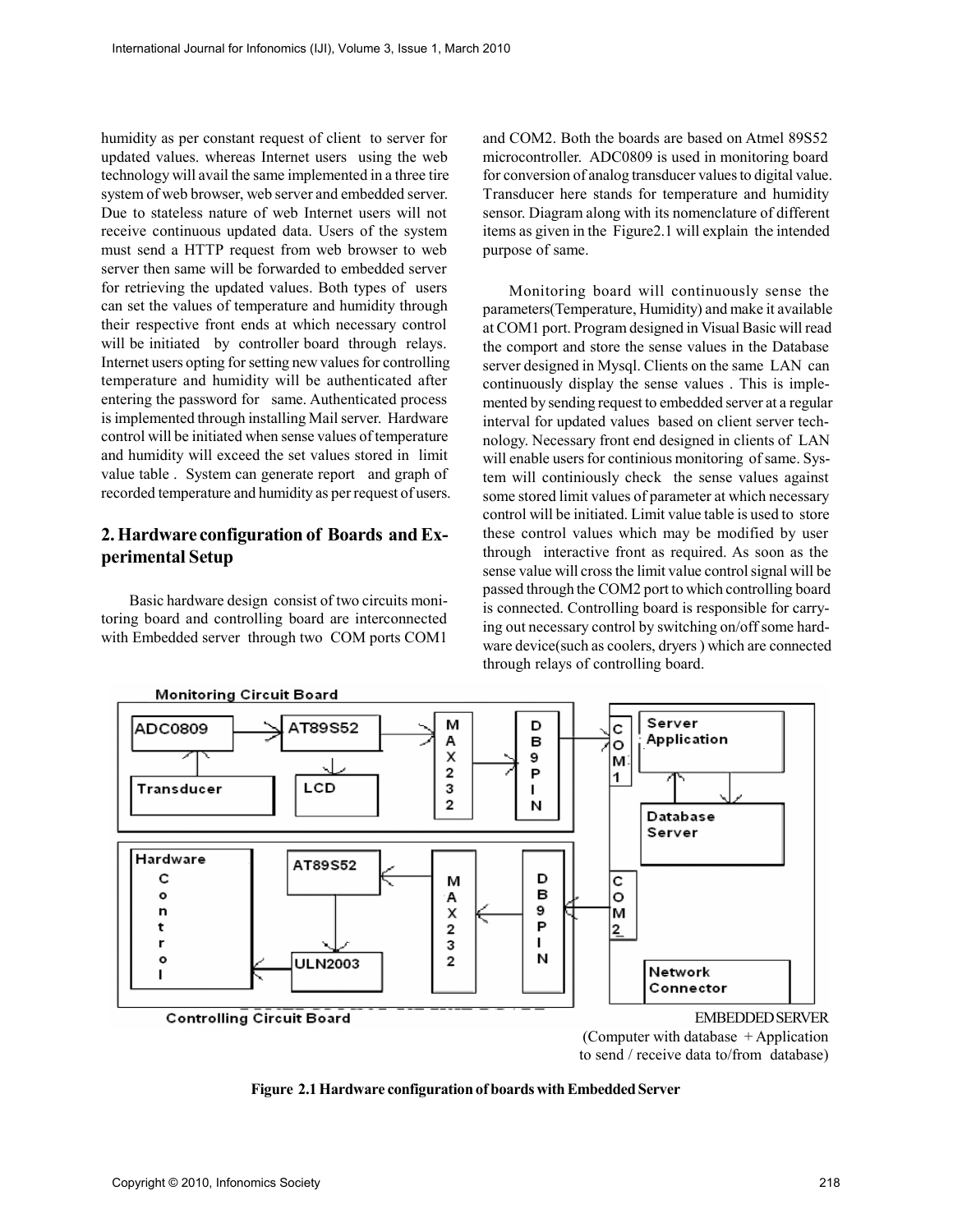Internet users not belonging to the LAN where embedded server is connected can access updated values of sensor through browser. Web server IIS, Internet Web Client run the client program anywhere from the web for displaying interactive front-end for monitoring and controlling through browser. The program is implemented in C#.NET. Experimental setup used for implementation of

the system developed given in Figure 2.2. LAN/Intranent indicate the Network where Embedded server is installed with monitoring and controlling boards. This Intranet is connected to Internet backbone to make it accessible from anywhere. Mailserver and Webserver is necessary for Internet users of the system.



**Figure 2. 2 Experimental setup**

# **3. Schematic description of the functioning components**

**a. Power supply section:** The regulated power supply section made with full wave rectifier (with IN 4007 diodes) using voltage regulator IC 7805 and IC 7812 which provide a constant voltage of 5V to the circuit as well as constant 12V to relays.

**b. Analog to digital conversion section:** Analog parameters temperature and humidity are converted into digital by ADC 0809 which is a 8 channels microprocessor compatible ADC with easy availability. It will convert the analog signal of the transducer to digital value with respect to the reference voltage which is 2.5V in proposed system. This reference voltage is obtained using TL431, which is a programmable shunt voltage reference with output voltage range of 2.5V to 36V and works like zener diode [5]. For the conversion ADC requires a reference frequency which is supplied from 555 IC in the form of astable oscillator. The conversion frequency is kept around 150 kHz. Sensor used for temperature measurement is LM 35.LM 35 is calibrated in  $\rm{^{\circ}C}$  and is linear in +10  $mV$ <sup>o</sup>C scale factor with 0.5<sup>o</sup>C accuracy [6]. It uses humidity sensor LM324DG [7]. Amplifier circuit is used to amplify the electrical characteristic obtained through the transducer to raise the strength sufficiently

**c. Controller section:** The analog value is converted to digital value by ADC and is picked up by microcontroller AT89S52 which is a 40pin device. The AT89S52 is a lowpower, high-performance CMOS 8-bit microcomputer with 8K bytes of Flash programmable and erasable read only memory (EPROM) [8].

**d. Display section:** In addition to continuous display of sense temperature in the front end screen of computer in hardware circuit(a) on board 44780 LCD is used which is a  $2x16$  line display  $[9, 10]$ .

**e. Temperature control section:** This section consists of a 12V relay to control hardware to start cooling for maintaining temperature as set by the user. [11]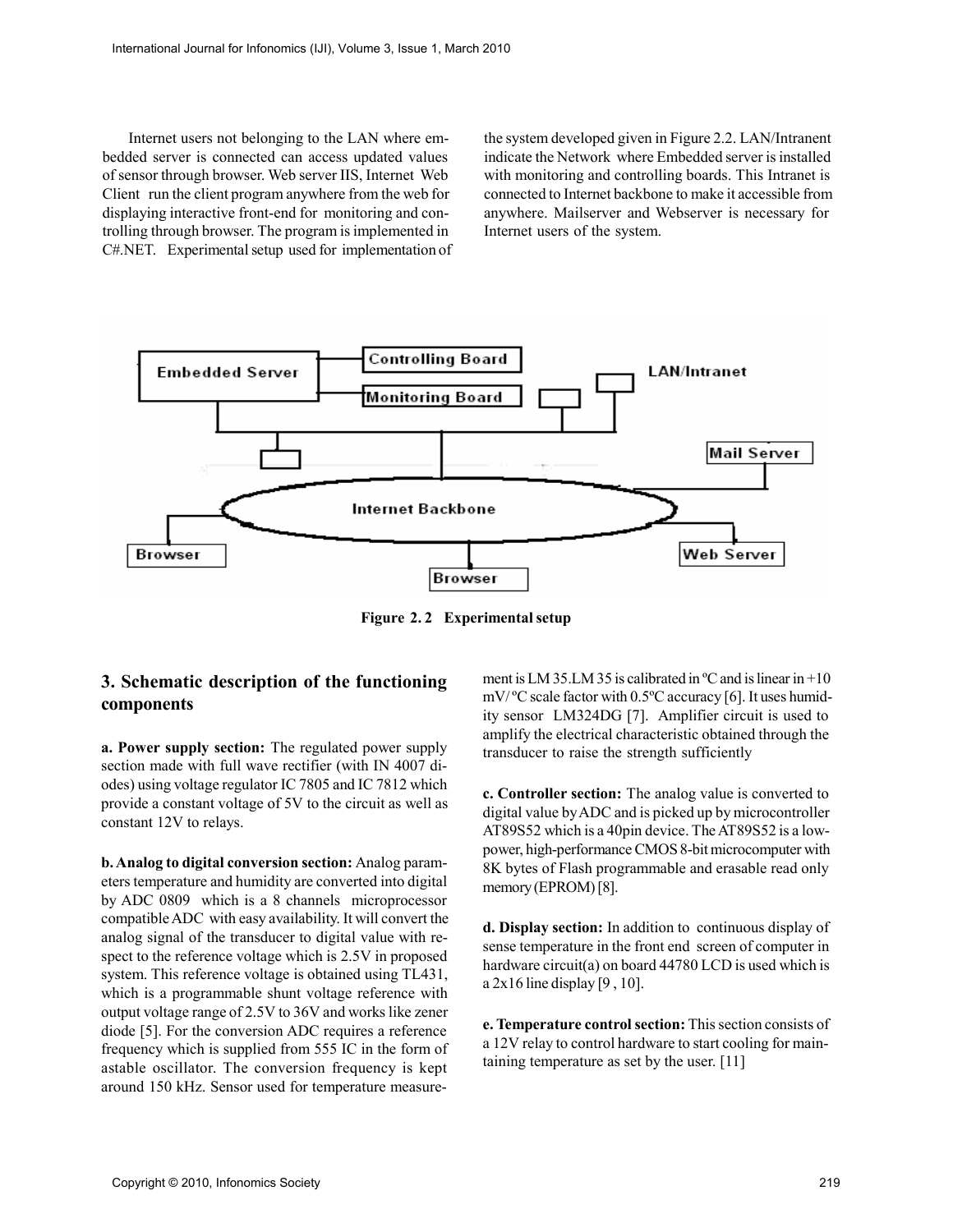

**Schematic Diagram(Monitoring Circuit Board)**



**Schematic Diagram(Controlling Circuit Board)**

**Figure 3: Schematic Diagram**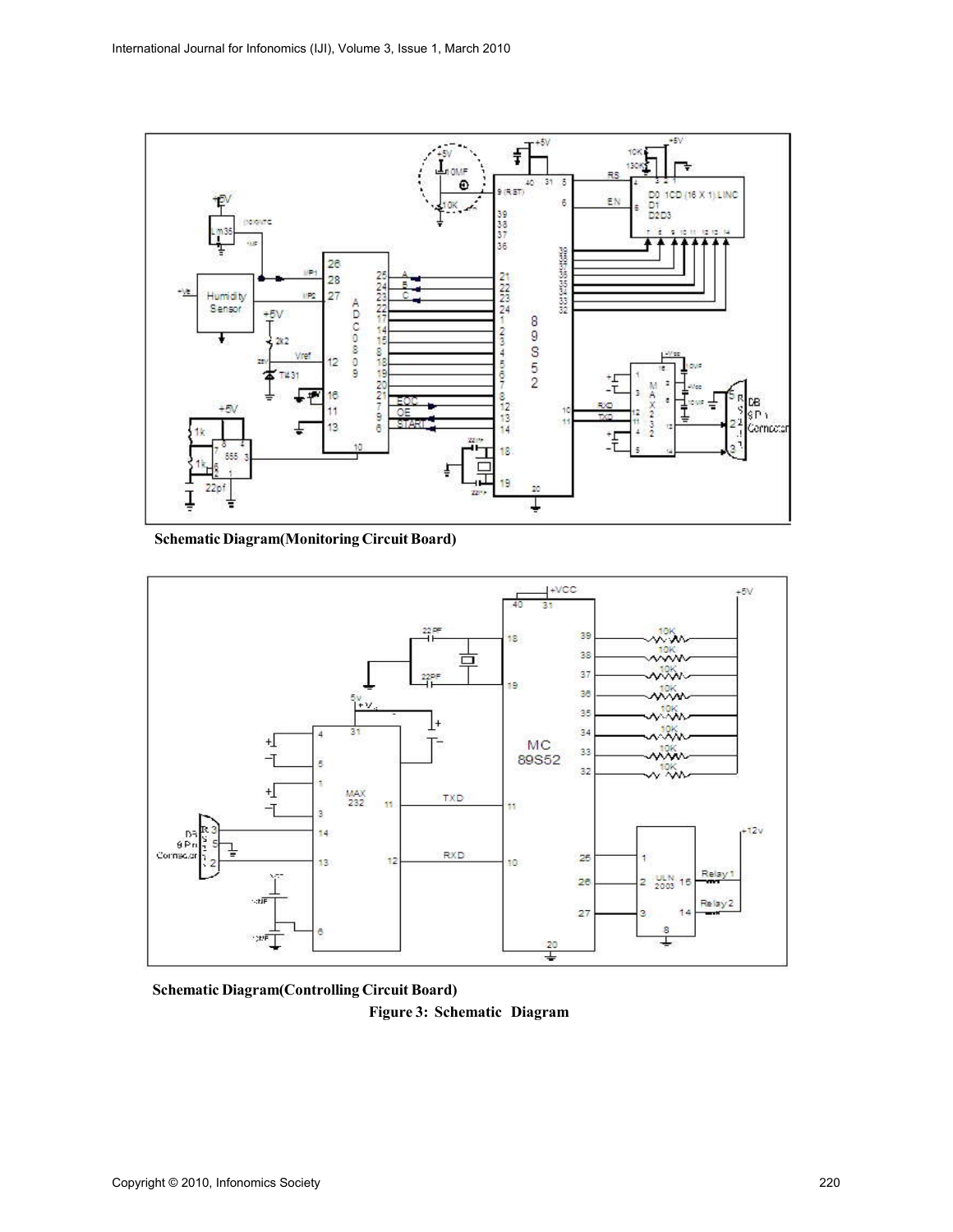**f. Data transfer:** Displayed temperature is transferred to RS 232 which is interfaced with microcontroller through MAX232 [12 , 13]. In this implementation monitoring board can be considered as transmitter as after converting the sense temperature into digital form it will transmit the same to RS232 . A program executed simultaneously in computer will read and display the same in the front-end designed in the monitor. Additionally front-end will display temperature set value and status(on/off) of hardware device and enable user to enter new value of temperature in the database generate curve of temperature with respect to time. Controlling board will continuously compare sense data with set value and run hardware device for controlling temperature and humidity. Microcontroller of controller board is connected with relay through ULN2003[14] to amplify the required current necessary to drive the relay.

#### **4. Software Descriptions**

 Four different software modules execute simultaneously for monitoring and controlling of temperature in the present work. . A brief description of functioning of each module is given below

**Module1:** Contains the software burnt in to the microcontroller of the monitoring board. This program read sensor data (temperature and humidity) obtained from ADC and converted into appropriate form of display in LCD. This program carryout the proper calibration before display of data. It will also transmit the same data to RS232 port attached in the circuit. Software is implemented in C language. This program monitor as well as read a particular sensor value for a few millisecond before switching to other sensor defined a zone. It directs the interrupt generated by microcontroller to be sent to appropriate ISR(Interrupt Service Routine), such as timer interrupt and serial interrupt. These routines are executed whenever timer0 time out and a byte is transferred to serial port COM1. Baud rate is fixed at 9600 bps. Program also responsible for initializing microcontroller registers P0,P1,P2,P3, TL1, TH1, IE0, SCON etc with required values. It calls appropriate routines for calibration and conversion of binary values generated by ADC to ASCII values and display them. It also calls delay routines to avoid overlapping such as calibration of sensor value and reading sensor value to achieve good performance

**Module2:** Contains the software burnt into the microcontroller of controller board. This program is responsible for running appropriate hardware devices through relay if sense temperature and humidity reaches the set value of temperature and humidity . Program signals the appropriate relays by setting flags say Flag\_relay1, Flag\_relay2. The ISR is invoked whenever data arrives at COM port. , it set appropriate flag after storing data in array. Microcontroller then sent control data to through its appropriate pins to relay for switching( ON/OFF) connected hardware device.

**Module3:** Contains the software that runs synchronously with monitoring and controlling board. It runs on Embedded server where database server is implemented in Mysql. This program is implemented in Visual Basic 6 and interact with database server. It displays continuously the sense temperature and humidity in calibrated form. This software retrieves the sense data of temperature and humidity and stores the same in Temperature and Humidity tables of the database with corresponding date and time. It also store user entered set value of temperature and humidity in a separate table based on which control action is initiated. This software enable its user to generate report on recorded temperature and humidity for a particular day as well as generate graph of same based on choice of user in the interactive front end User from the database server interact with database two ways -using the software of the module3 or through the browser discussed in the module4.The functonal diagram of server process is given in figure 4

**Module4:** Contains software for providing web services. It consist of IIS web server with .NET framework and web application , database server and a browser as a client. The web application is implemented in C#.NET. It sends requests to the database server to send updated data for sending the same to client as requested from client through its browser . Client may send HTTP request to Web server for getting updated values of temperature and Humidity or control data for change of new set values of temperature and humidity. Next Web server send request to Embedded server for retrieving updated values from database or setting new values of temperature and humidity for initiating control. Embedded server send updated values or new set values to web server. Web server in the form of HTTP response send the same to client The application program running at embedded server initiate necessary control by looking at the changed values in the database server. The user can view the maximum values of sensed data and the current set values upon request from the database. The advantage provided by such a web service is that the user can view and change the necessary values from any location. Performance of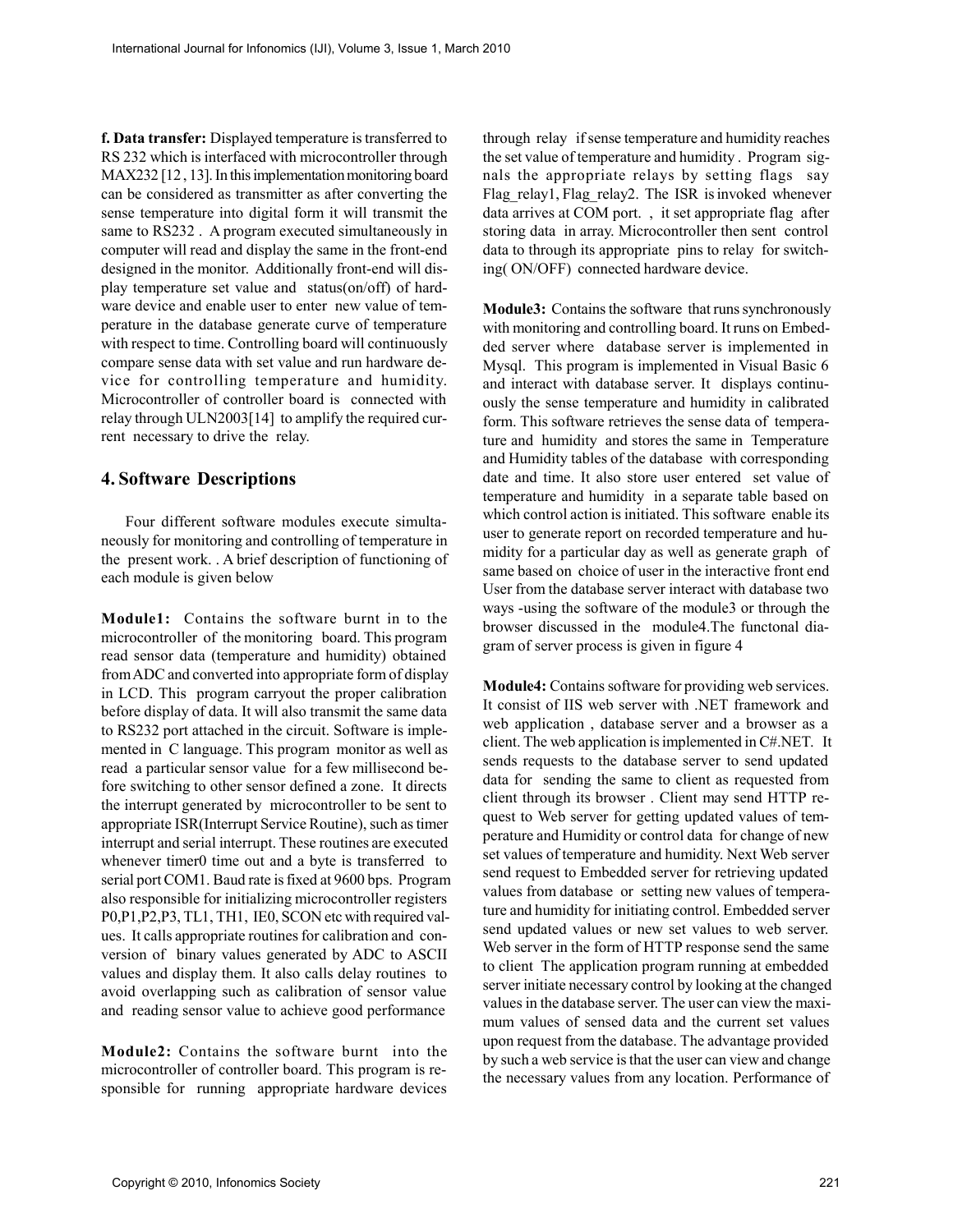

**Figure 4 Functional diagram of server process**

the system from the remote client depends on Network speed which is directly dependent on allotted bandwidth and congestion level of route. In case of very busy network if required bandwidth is dedicated seamless online performance will be observed..

## **5. Some Issues of the System Implementing from LAN and Web**

 It is already mentioned that developed system can function from both LAN and Internet/Web. As given in the figure 5.1. Some advantages as well as shortcomings has been observed during its implementation. To look into these issues it is necessary to consider client server technology and web technology which is based on TCP/ IP model. In basic TCP/IP model to establish connection TCP software on server execute a process called passive open enabling clients to establish connection on request. As clients always initiates a TCP connection by sending request to server, so client is said be active open in contrast to passive open of server. In the System implemented from LAN, as soon as client issues an active open request, local TCP software provide IP address and TCP part of the destination server application. TCP software on client uses this information to open a connection with remote server.

 In LAN/Intranet implementation as client send continuous request to server at regular interval which enable its clients for monitoring of updated values of temperature and humidity in front-end of monitor. Continuous appearance of values in monitor occur as after connection establishment server gets request for updated data at regular interval from client. At the same time it also make it feasible for graph representation of temperature and humidity without any distortion. Client in LAN works as a fat client . Visual Basic implementation in client can send request at regular interval making continuous display possible. In Web implementation interactive front designed for browser send request to webserver which indeed awaits passively. User using a browser request for a webpage to web server. Web server application is built in C#.NET will retrieve appropriate data from database. In case modification of controlling value it will modify appropriate table of database. Here request response model is governed by a protocol called HTTP in both client and server. HTTP by nature is stateless .When HTTP client prepares the request for webpage , on HTTP server, server interpret such request to pass response to client. After sending the requested page server will release the connection. Unlike VB client implemented in LAN it is a thin client governed by stateless HTTP protocol, so for updated value user have to send another request, hence the continuous appearance of values in the front-end like Intranet is not possible.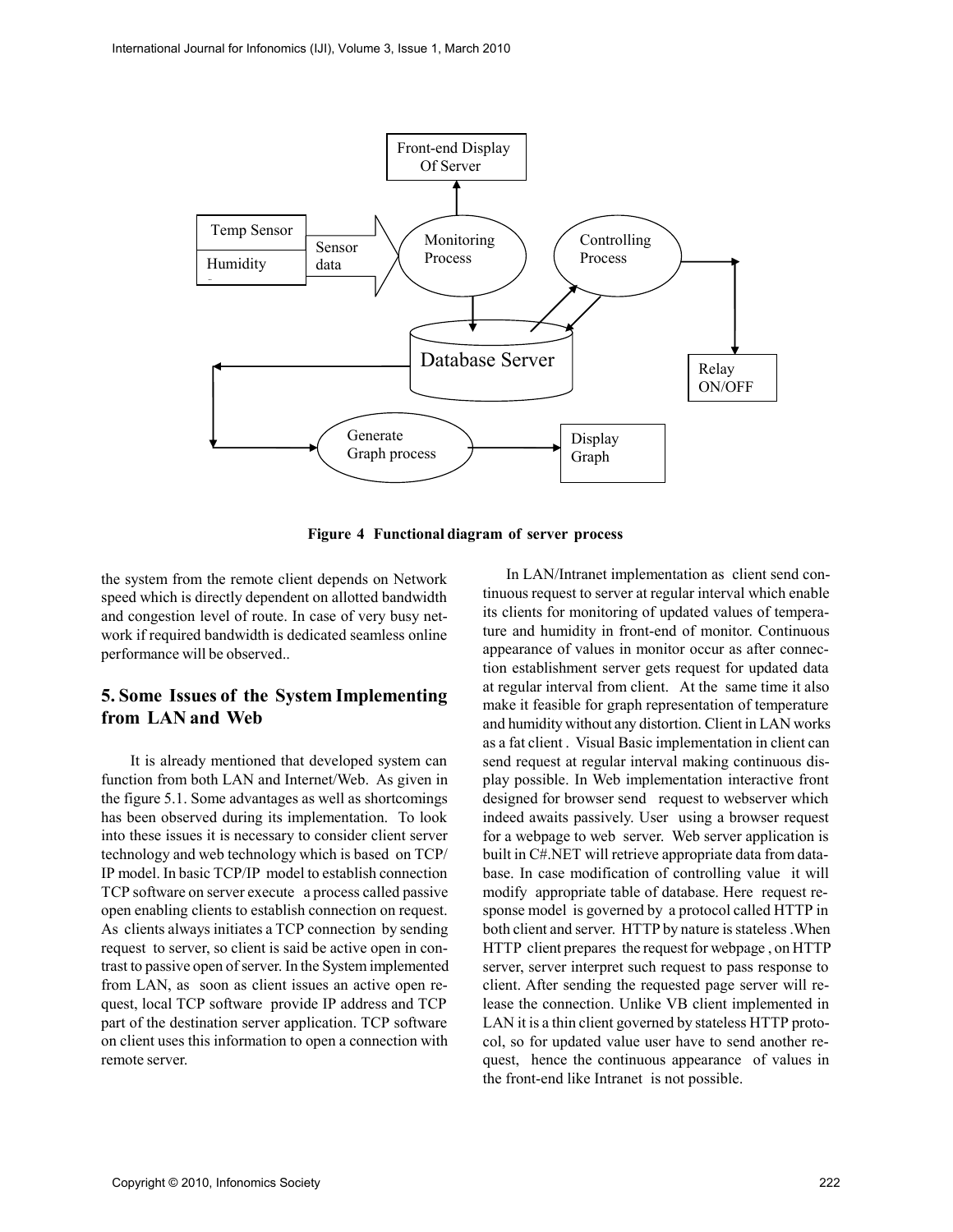

**Figure 5.1. Functional diagram of the system developed**



**Figure 5.2. Information Exchange in the stated three tire model**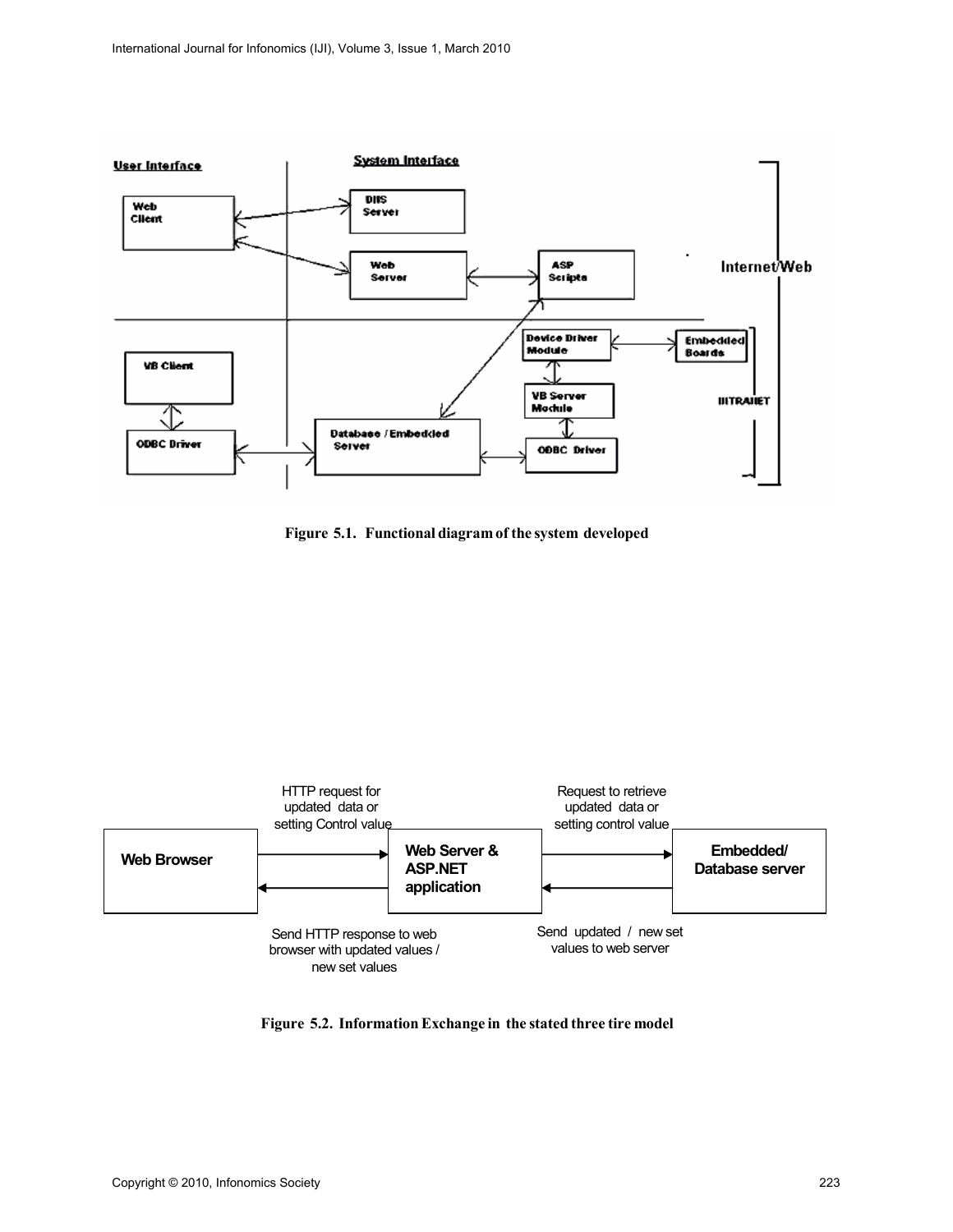This phenomena of information exchange is shown in the three tire model of figure 5.2. Interactive front end as displayed in monitor is shown in Figure 6.1 ( for Intranet) and in Figure 6.2 ( for Internet ). One significant advantage of web based solution is that it is platform independent. An application from webserver can be viewed as web browser from any Operating System. As far as security issues are concerned, web implementation performs user authentication through a mailserver, if user wants to change the control values of humidity and temperature. In LAN implementation same can be achieved by assigning user authentication at update button of Figure 6.1.

# **6. Monitoring and Controlling from Intranet and Internet**

 Monitoring and controlling from Intranet(LAN) using the front end as in figure 6.1, Client being fat in nature will send continuous request in regular interval to the server for updated values of temperature and humidity . Server in response to same send the updated values in regular basis and monitor will displayed these values continuously. System will highlight parameter(Temperature/ Humidity) name in bold if it is currently displayed. Date and time will be displayed in top for recording of same.

Status of devices on/off will be displayed in bottom which will run automatically based on controlling limit values of parameter stored in database. It will show the status message regarding values of current sensing parameter such as (Humidity reaches maximum value as appearing in the screen will be displayed). As soon as parameter will come down to controlled level device will automatically come to switch off mode and message will disappear. Maximum range gives the information of the value currently set for the controlling parameters. Using update button it will enable user to change the limit values in the respective database. Clear Humidity and temperature button will clear the values of parameters from the screen. End program will halt the execution of program though in normal circumstances it will be not requiredGenerate report button enable user to generate report based on temperature and humidity of a particular day as chosen by user. These will be retrieved from the database with corresponding date and time of recorded . Selecting Temperature or humidity from the drop-down list of the generate report will display the report for the selected option

 Monitoring and controlling from Internet(WEB), using the front end as in figure 6.2 enable users to interact with the embedded system from anywhere in the web .



**Figure 6.1 Interactive front-end from Intranet displayed in monitor**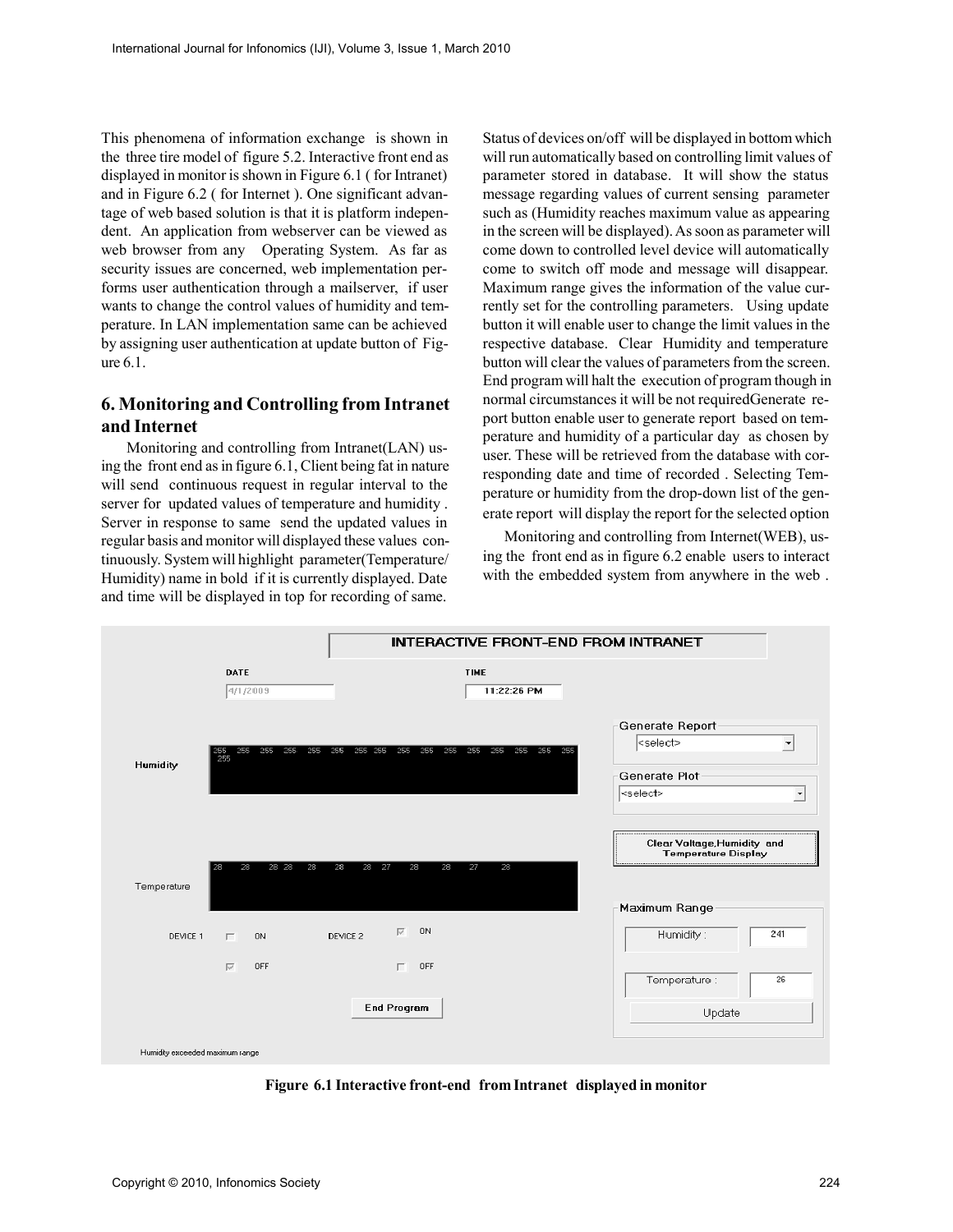User as a web client select a particular date from available list and click on submit button for getting maximum temperature and humidity recorded for that particular date. Refresh date will enable user to refresh date. Clicking on get current values browser will sent request to web server for getting updated data of humidity and temperature. It will display the existing limit values of temperature and humidity in the space provided along with set temperature limit and set humidity limit when user click on show limit button.

 To prevent unauthorized users from unwanted updation by setting new values of temperature and humidity system checks the authentication of users. System will allow user to set new control, for which user has to login with valid user-id and password as given in

login form below which will appear after clicking in login button. This is implemented by designing a mail server where database server keeps track of informations with login-id, password and email-id of authorized users in a separate table. Administrator of the system will issue login-id and password to internet users of system authorized to set new values of temperature and humidity. These authorized users can also change the existing password. If the user forgets his login-id password, he can use forgot password form for retrieving the same. User will receive the same in his registered e-mail id from administrator . Mail Transfer Agent (MTA) used for sending mail, Sendmail is used for sending message for mail server. This facility is provided in ASP.NET

| <b>INTERACTIVE FRONT-END FROM INTERNET</b>              |                                                               | hello user! Log In<br>Report & Plot Link |
|---------------------------------------------------------|---------------------------------------------------------------|------------------------------------------|
| Date: Wednesday, April 01, 2009                         | Time: 10:12:43 AM                                             |                                          |
| <b>Current Values</b>                                   | Minimum value                                                 | Maximum value on:-- 12/29/2008           |
| Humidity:<br>255                                        | 240<br>Humidity:                                              | 245                                      |
| Temperature: 26                                         | Temperature : 23                                              | 24                                       |
| Get Current Values                                      | Select and submit a Date below to know Max, and Min. Values : |                                          |
| Set Temperature Limit: 26<br>Set Humidity Limit:<br>241 | 1/1/2008<br>1/12/2008<br>1/14/2008<br>1/15/2008               | Submit                                   |
| Show Limits<br>Set Limit                                | 12/29/2008                                                    | Refresh the Dates                        |

**Figure 6.2 Interactive front-end from Internet displayed in monitor**

#### **7. Performance and Conclusion**

 Performance of any system depends on accuracy. Indeveloped system performance is monitored in two levels,accuracy and smooth operation. Accuracy indicate howclosely the sensor can measure the real world values.

 Acceptable result is observed on monitoring. Performanceof the remote clients of Intranet and Internet depends on Network speed which is directly dependent on bandwidth allotted and network traffic. Allotment of fixed channel for Internet user can provide a seamless online performance.Developing same using 16 bit or higher microcontroller in embedded linux plateform will enhance the performance and enable it for inclusion of features like scheduling with priority concept.